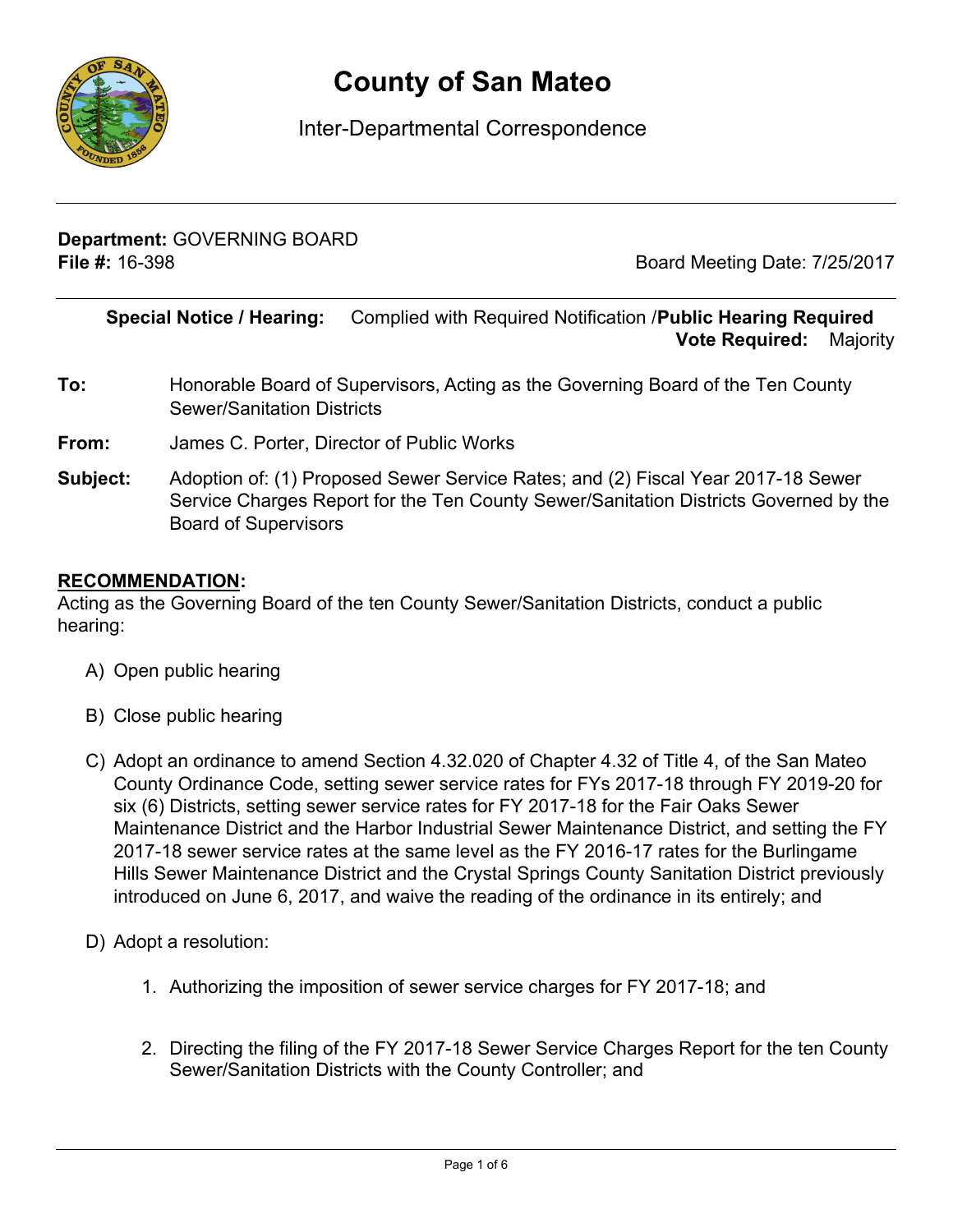3. Authorizing the Director of Public Works to refund any overcharge resulting from data, data entry, or computation errors.

# **BACKGROUND:**

Sewer service charges are collected on the property tax bill. The charges are based on sewer service rates approved by your Board.

In 2012, your Board approved the sewer service rates for eight (8) of the ten (10) districts (Districts) for five fiscal years beginning in FY 2012-13 through FY 2016-17. However, sewer service rates for the Burlingame Hills Sewer Maintenance District (BHSMD) and the Crystal Springs County Sanitation District (CSCSD) were set for FY 2012-13 only. At your Board's direction, the Department has been working with homeowner association representatives from the BHSMD and the CSCSD to address the issues specific to these districts. The sewer service rates for these two districts have been set annually due to the uncertainty of funding required to maintain and operate both districts, and the cost of major capital improvements in both districts.

In 2016, your Board approved the FY 2016-17 sewer service rates at the same level as the FY 2015- 16 rates for the BHSMD and the CSCSD, which have not been increased for five and four fiscal years, respectively.

At the June 6, 2017 Board meeting, your Board considered the Department's recommendation of three-year rates for eight districts and directed the Department to set the sewer service rate for one year (FY 2017-18) only for the Fair Oaks Sewer Maintenance District (FOSMD) and the Harbor Industrial Sewer Maintenance District (HISMD). Your Board also directed the Department to evaluate a sewer service rate structure that specifically considers mobile home parks and low income residents. The FOSMD and the HISMD are the only districts with mobile home parks.

Your Board adopted Resolution No. 075206 on June 6, 2017, which set 9:00 a.m. on July 25, 2017, in your Chambers as the time and place for a public hearing to consider the sewer service rate increases for the eight (8) Districts and the filing of the FY 2017-18 Sewer Service Charges Report for the ten (10) Districts, and directed the Director of Public Works to send the necessary notices for said hearing.

The process to be followed in adopting the Sewer Service Rates for the eight (8) Districts, setting the Sewer Service Rate for FY 2017-18 for the BHSMD and CSCSD, and adopting the Sewer Service Charges Report for FY 2017-18 includes:

- 1. Hold a public hearing and receive testimony on: a) increasing the sewer service rates for the eight (8) Districts and; b) imposing the sewer service charges for all ten (10) Districts calculated on the basis of the adopted sewer service rates.
- 2. After considering all written and oral objections to the sewer service rates for the eight (8) Districts and charges for all ten (10) Districts, close the public hearing and determine if there is a majority protest to the proposed sewer service rates in any of the Districts.
- 3. If there is a majority protest in any of the eight (8) Districts, terminate your consideration of imposing a sewer service rate increase in that District and set the sewer service rate for FY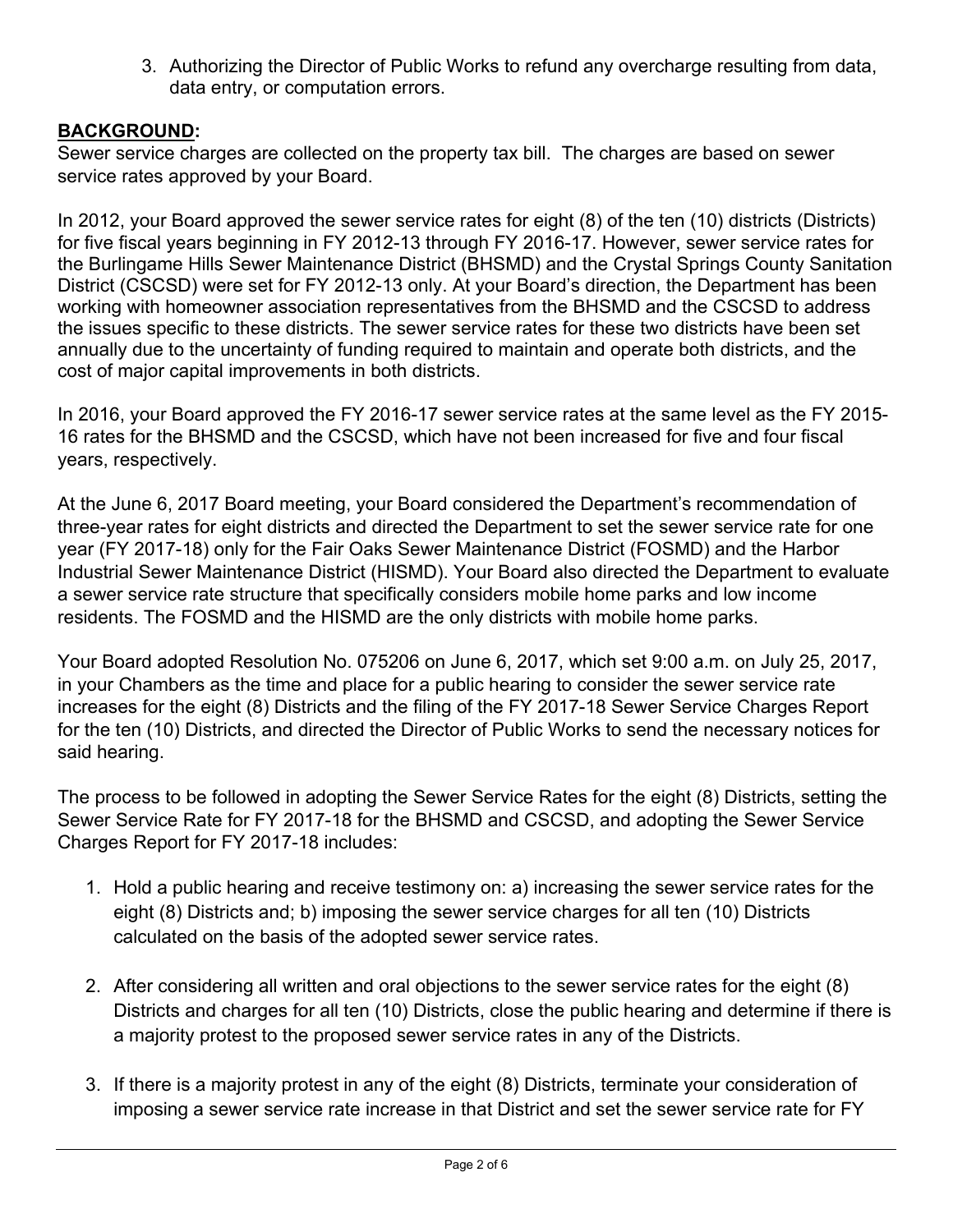2017-18 for that District at the same sewer service rate in effect for FY 2016-17, and direct Department staff to recalculate the Sewer Service Charges for that District.

- 4. If there is not a successful majority protest, adopt the ordinance amending Section 4.32.020 of Chapter 4.32 of Title 4, of the San Mateo County Ordinance Code increasing the sewer service rates for FY 2017-18 through 2019-20 for six (6) of the Districts and for FY 2017-18 for FOSMD and HISMD.
- 5. Adopt a resolution authorizing the imposition of sewer service charges for FY 2017-18, and authorizing the filing of the FY 2017-18 Sewer Service Charges Report for all ten (10) Districts with the Controller.

# **DISCUSSION:**

The Districts governed by your Board currently provide sanitary sewage collection, transport, treatment and disposal services as well as ancillary field and office services to approximately 12,000 residences, businesses, schools, and institutions in ten (10) areas of San Mateo County. Virtually all of the revenue to provide these services in each District is generated by a user fee, the sewer service charge.

Our June 6, 2017 Board report explained the need for the sewer rate increases for the eight (8) Districts, and adoption of the Sewer Service Charges Report based on the adopted sewer service rates. The report also described the proposed process to be followed pursuant to the County Ordinance Code.

Staff met with a Board subcommittee of Supervisors Slocum and Horsley on June 26, 2017 to discuss rate structure options for mobile home units. The subcommittee concluded that given the requirements outlined from Proposition 218, the current rate structure should be maintained in its current form.

Notices were sent to the property owners of the approximately10,500 parcels in the eight (8) Districts informing them of the proposed rate increases and charges for each specific property, the reason for the charges, and the time, place, and date when your Board would consider the proposed rates and charges. The required notices of the filing of the Sewer Service Charges Report and of the time and place of the hearing were published as stipulated in the County Ordinance Code requirements. The purpose of the public hearing is to allow your Board to hear and consider any objections and written protests to the proposed sewer service rates and the Sewer Service Charges Report based on the adopted rates.

## **Public Input Process**

The Department sent a letter to every property owner in each of the eight (8) districts in April 2017 notifying them of the proposed rates and inviting them to attend a community meeting specific to their district to discuss the proposed rates and obtain their input. The community meetings were held in May 2017 and included presentations from staff. After the Board meeting on June 6, 2017, the Department sent a second mailing to property owners in the eight (8) Districts with proposed rate increases, which provided them with the proposed rates and information about the time and place of the public hearing. This mailing complied with Article XIIIC and XIIID of the State Constitution by individually noticing each property owner of record of the proposed increases in the property related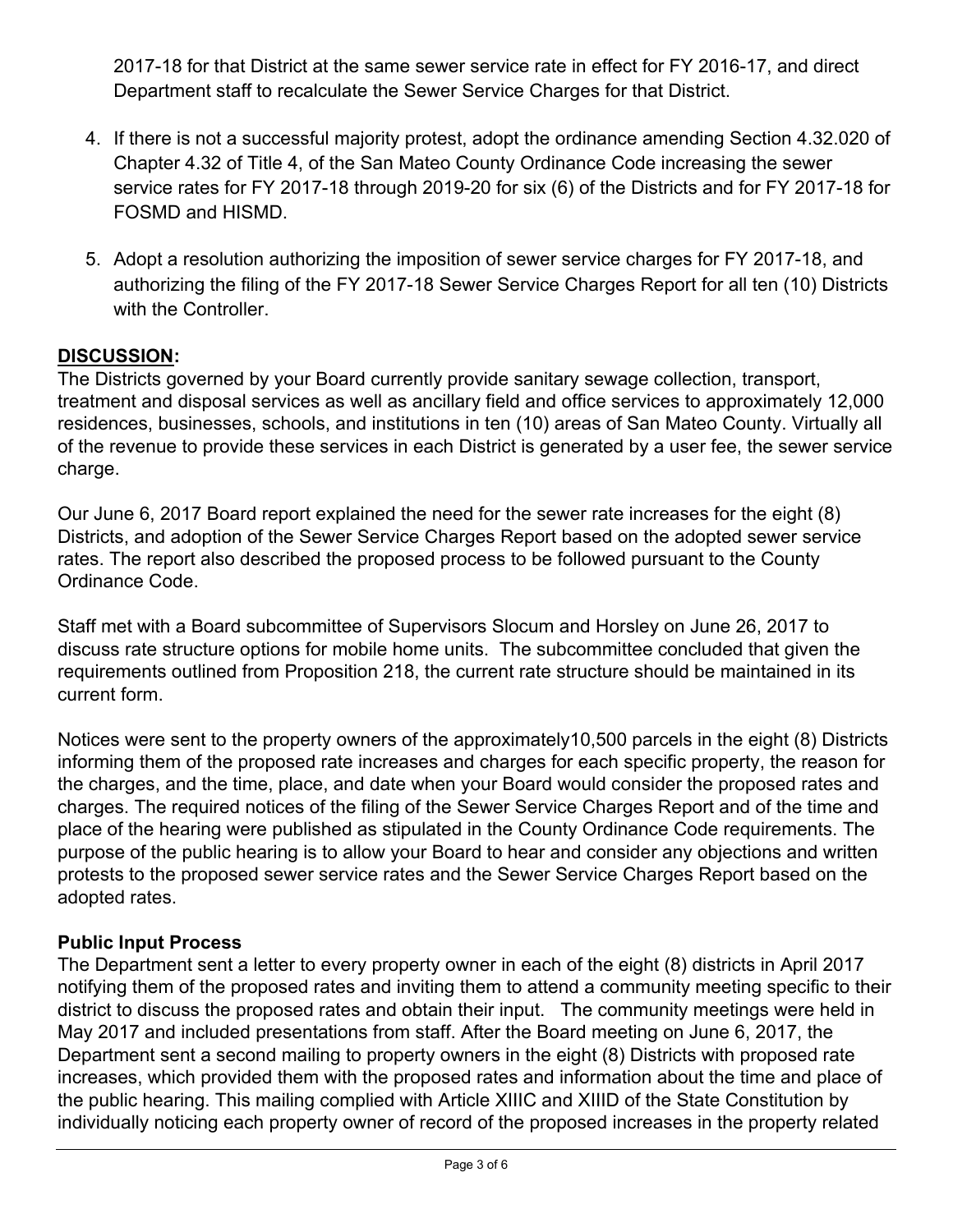fee and a mechanism for rejecting the fees via a "majority protest" at the public hearing.

Staff has continued to meet with representatives from the BHSMD Homeowners Association (HOA) and has provided periodic updates to the CSCSD HOA regarding district and downstream projects, future sewer service rates, and issues specific to their district. There are uncertainties regarding future costs for both the BHSMD and the CSCSD. Capital improvement projects within and downstream of both of these districts were identified through work required by the expired Baykeeper Consent Decree (for BHSMD) and a Cease and Desist Order (CDO) from the Regional Water Board (affecting CSCSD). As a requirement of the Consent Decree, the BHSMD developed a revised capital improvement project list, which prioritized several sewer pipe replacement projects with estimated costs.

The BHSMD is currently in the process of completing the capacity improvement project for approximately 4,800 linear feet of sewer mains on Canyon Road, and in the easements near Adeline Drive.

The City of San Mateo (City) is implementing a Clean Water Program as a result of the CDO, which includes several large sewer and wastewater treatment projects for which the CSCSD will pay portions of. The cost implications of the City's projects to the CSCSD and the financial arrangements between the City and the CSCSD have not yet been determined yet. The resolution of these issues will have a direct financial impact on the districts.

The Department will continue to meet with the representatives from the BHSMD and the CSCSD on an as-needed basis during FY 2017-18, to discuss future sewer service rates and develop a rate structure to ensure that the existing commitments and outstanding issues mentioned previously can be met by the Districts.

All of the districts face some uncertainties regarding future costs which will affect future rates including: anticipated cost of work at the wastewater treatment plants and the downstream collection systems, financial arrangements for capital improvements to district or downstream facilities, and the long-term financial impacts as a result of complying with the requirements of the State Water Boards. Therefore, we are proposing to set the sewer service rates for the next three (3) fiscal years only (FYs 2017-18 through 2019-20) for six (6) of the districts, for one year (FY 2017-18) for the FOSMD and HISMD as directed by your Board, and for one year (FY 2017-18) for the BHSMD and the CSCSD.

| <b>District</b>                   | <b>No. of Properties Written</b><br>in District | <b>Protests</b><br>Received | Percent (%) |
|-----------------------------------|-------------------------------------------------|-----------------------------|-------------|
| Devonshire CSD                    | 302                                             |                             | 0.66        |
| Edgewood SMD                      | 18                                              |                             |             |
| Emerald Lake Heights SMD - Zone 1 | 193                                             |                             |             |
| Emerald Lake Heights SMD - Zone 2 | 1,771                                           | 10                          | 0.56        |
| <b>Fair Oaks SMD</b>              | 7,501                                           |                             | 0.07        |

The following table indicates the number of written protests to the proposed sewer service rate increases that were received at the time this report was prepared.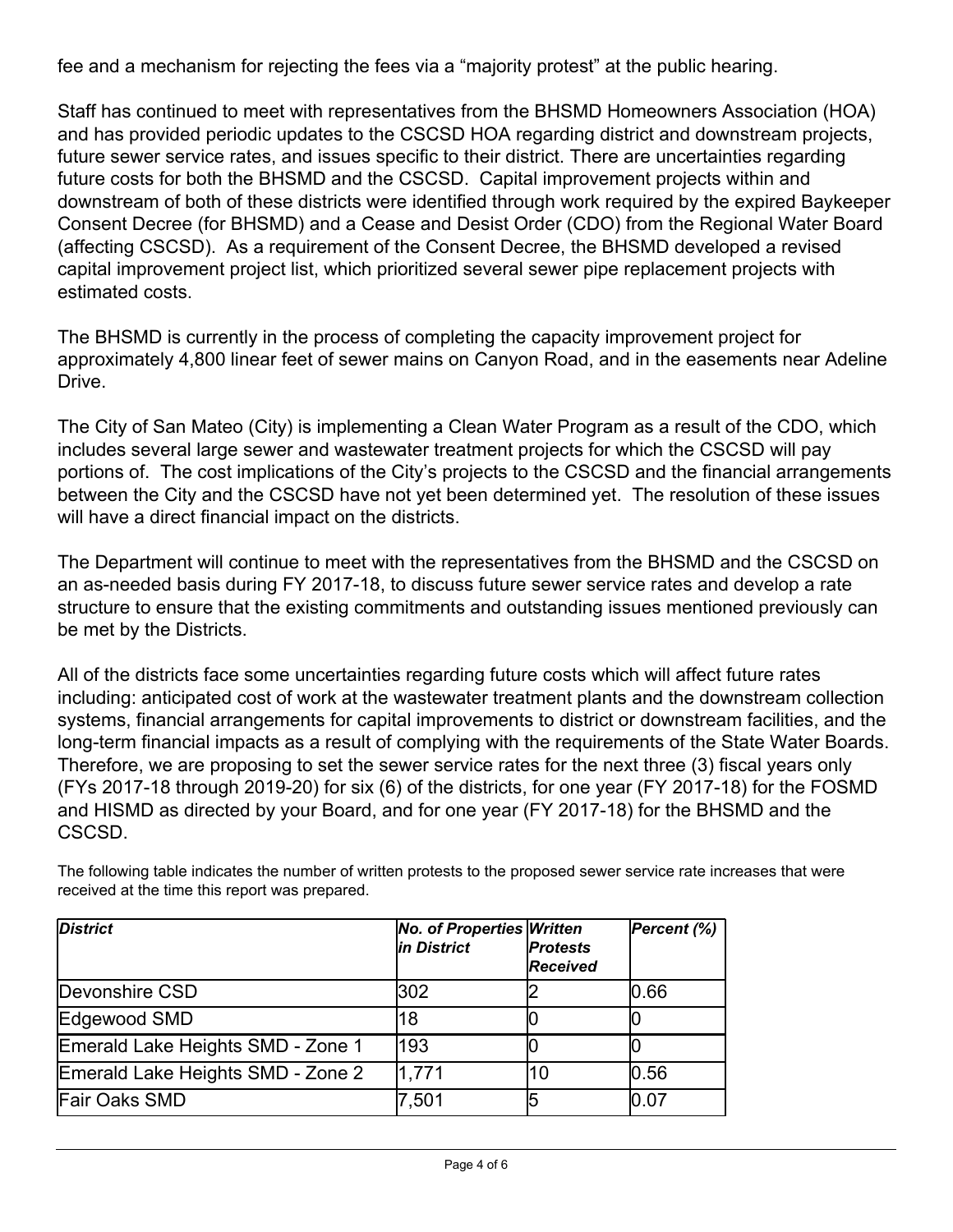| Harbor Industrial SMD |     |  |
|-----------------------|-----|--|
| Kensington Square SMD |     |  |
| Oak Knoll SMD         | 132 |  |
| Scenic Heights CSD    | 53  |  |

We will report to your Board on any written protests that are received up to and including the date and time of the public hearing.

## **Alternates to Consider**

After the close of the hearing, if there is not a majority protest, your Board can reduce the sewer service rate(s) as you may determine appropriate. However, reducing the proposed rate(s) would require identifying a source of funding, such as a loan, if the District's incurred expenses could not be financed based on the adopted rates. Additional impacts to the Districts could include reduced maintenance; deferred capital improvements; or the Districts not meeting State mandates.

We believe the recommended sewer service charges are appropriate as they have been calculated in conformance with the proposed sewer service rates, provide the funding necessary to maintain the collection systems of the Districts, allow the Districts to meet their contractual commitments, and meet current State mandates.

Due to the uncertainty of Federal Emergency Management Agency (FEMA) reimbursement, future rates for CSCSD and Emerald Lake Heights Sewer Maintenance District may be impacted due to damage sustained to these Districts from the 2017 winter storms.

County Counsel has reviewed and approved an Ordinance and Resolution as to form, and we will provide an alternate form of ordinance and resolution if there is a majority protest.

Your Board's adoption of the Sewer Service Charges Report contributes to the Shared Vision 2025 outcome of a Healthy Community by providing revenue to the ten (10) Districts and allowing for uninterrupted service to District customers.

### **FISCAL IMPACT:**

The following are the current and proposed sewer service rates:

| <b>District</b>      |         | Sewer Service Rate Per FY (\$/Year Per<br><b>Equivalent Residential Unit)</b><br><b>Proposed Rates</b> |                   |                       |
|----------------------|---------|--------------------------------------------------------------------------------------------------------|-------------------|-----------------------|
|                      |         |                                                                                                        |                   |                       |
|                      | 2016-17 | 2017-18                                                                                                | $ 2018-19$        | 2019-20               |
| Burlingame Hills SMD | \$1,595 | \$1,595                                                                                                | during FY 2017-18 | Rates to be evaluated |
| Crystal Springs CSD  | \$1,350 | \$1,350                                                                                                | during FY 2017-18 | Rates to be evaluated |
| Devonshire CSD       | \$1,125 | \$1,240                                                                                                | \$1,365           | \$1,500               |
| Edgewood SMD         | \$1,325 | \$1,405                                                                                                | \$1,490           | \$1,580               |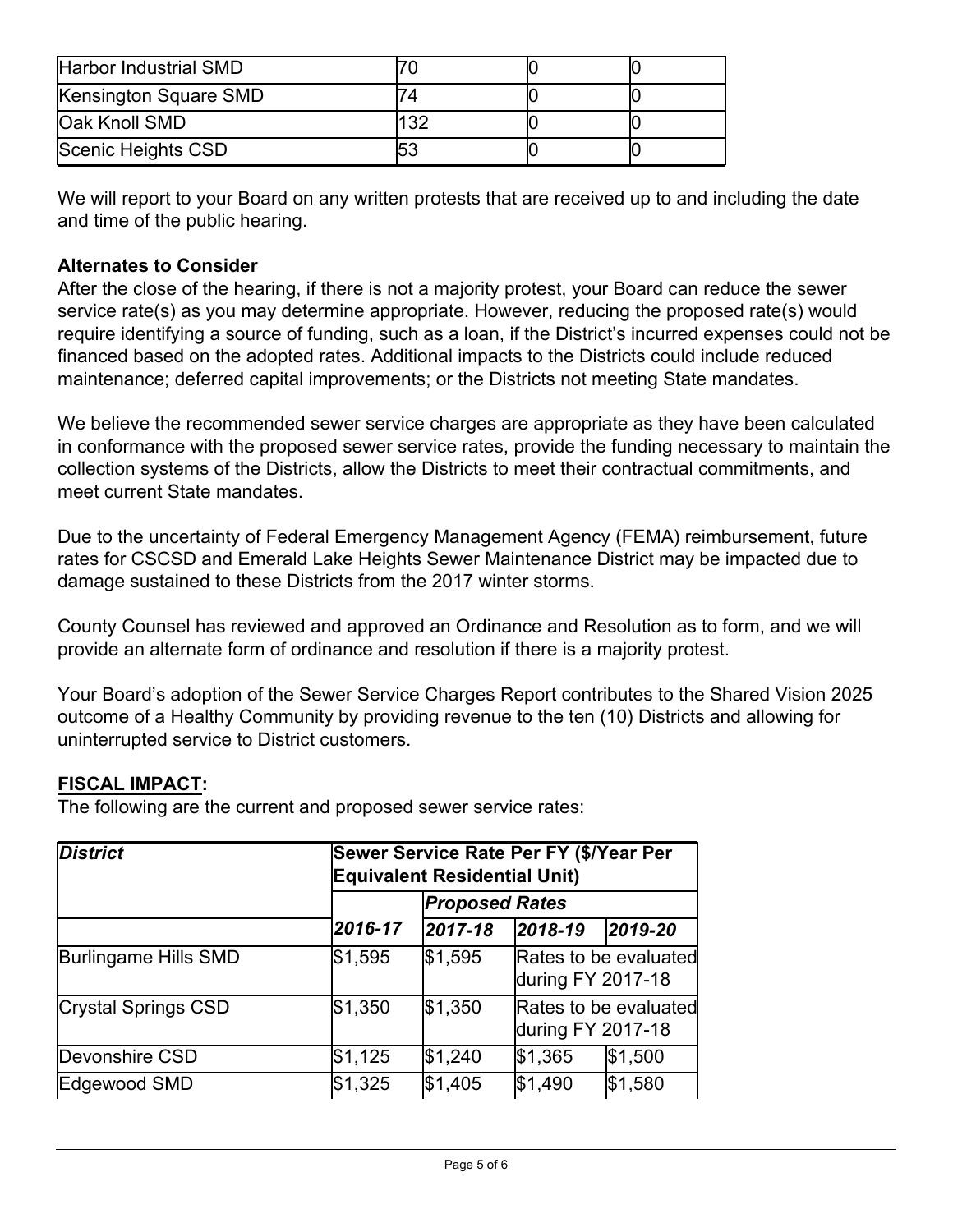| <b>IEmerald Lake SMD -</b><br>lZone 1 | \$1,280 | \$1,345 | \$1,415 | \$1,490                                    |
|---------------------------------------|---------|---------|---------|--------------------------------------------|
| lEmerald Lake SMD -<br>lZone 2        | \$1,010 | \$1,280 | \$1,415 | \$1,490                                    |
| <b>Fair Oaks SMD</b>                  | \$620   | \$680   |         | Rates to be evaluated<br>during FY 2017-18 |
| <b>Harbor Industrial SMD</b>          | \$370   | \$410   |         | Rates to be evaluated<br>during FY 2017-18 |
| Kensington Square<br>ISMD             | \$1,175 | \$1,230 | \$1,290 | \$1,350                                    |
| Oak Knoll SMD                         | \$1,050 | \$1,155 | \$1,270 | \$1,395                                    |
| Scenic Heights CSD                    | \$1,200 | \$1,440 | \$1,650 | \$1,895                                    |

Adoption of the FY 2017-18 Sewer Service Charges Report and its electronic filing with the Controller will result in the user charges contained therein being placed on the tax roll. The charges will appear on the FY 2017-18 tax bill of each affected property and be collected in the same manner as the property tax. The estimated sewer service charges for FY 2017-18 for the ten County Sewer / Sanitation Districts are listed in Attachment A. Additionally, a \$1.42 per parcel charge will be levied by the Controller based on the Controller's rates schedule approved by your Board for the costs associated with levying the charges on the tax bill.

There is no direct impact to the General Fund. However, sewer service charges are levied on properties that are either leased or owned by the County that are in the Districts and which are provided sewer service.

**Attachment A**: Estimated Sewer Service Charges for FY 2017-18 for the Ten County Sewer / Sanitation Districts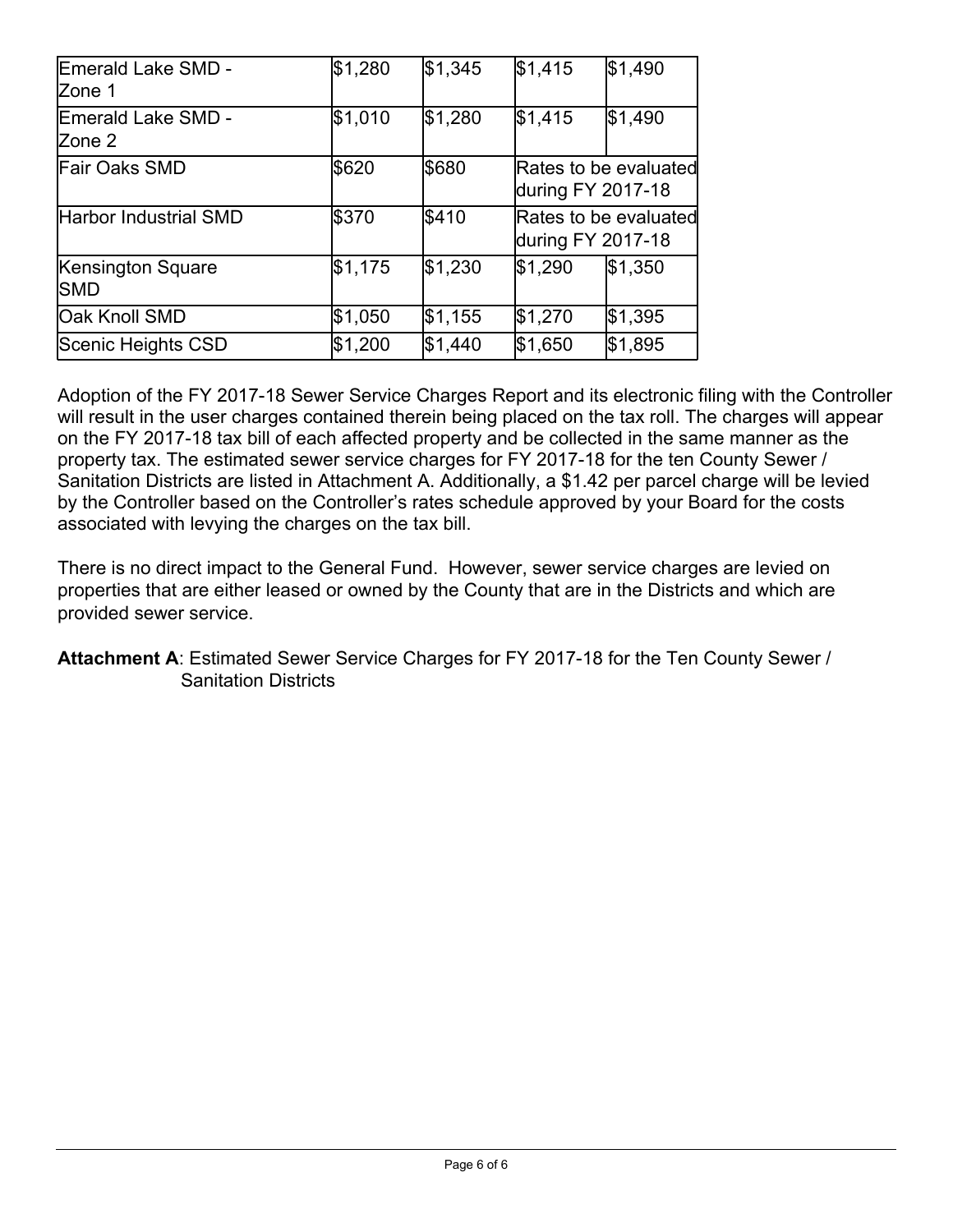## AttachmentA

. . .

### **Estimated Sewer Service Charges for FY 2017-18 for the Ten County Sewer / Sanitation Districts**

| <b>District</b>                                        | <b>Total Estimated Sewer</b><br><b>Service Charges</b><br>FY 2017-18 |
|--------------------------------------------------------|----------------------------------------------------------------------|
| <b>Burlingame Hills Sewer Maintenance District</b>     | \$697,015.00                                                         |
| <b>Crystal Springs County Sanitation District</b>      | \$2,044,314.99                                                       |
| <b>Devonshire County Sanitation District</b>           | \$326,652.16                                                         |
| Edgewood Sewer Maintenance District                    | \$19,875.00                                                          |
| <b>Emerald Lake Heights Sewer Maintenance District</b> | \$1,762,024.09                                                       |
| <b>Fair Oaks Sewer Maintenance District</b>            | \$6,745,592.22                                                       |
| <b>Harbor Industrial Sewer Maintenance District</b>    | \$80,804.49                                                          |
| Kensington Square Sewer Maintenance District           | \$86,950.00                                                          |
| Oak Knoll Sewer Maintenance District                   | \$147,331.51                                                         |
| <b>Scenic Heights County Sanitation District</b>       | \$68,400.00                                                          |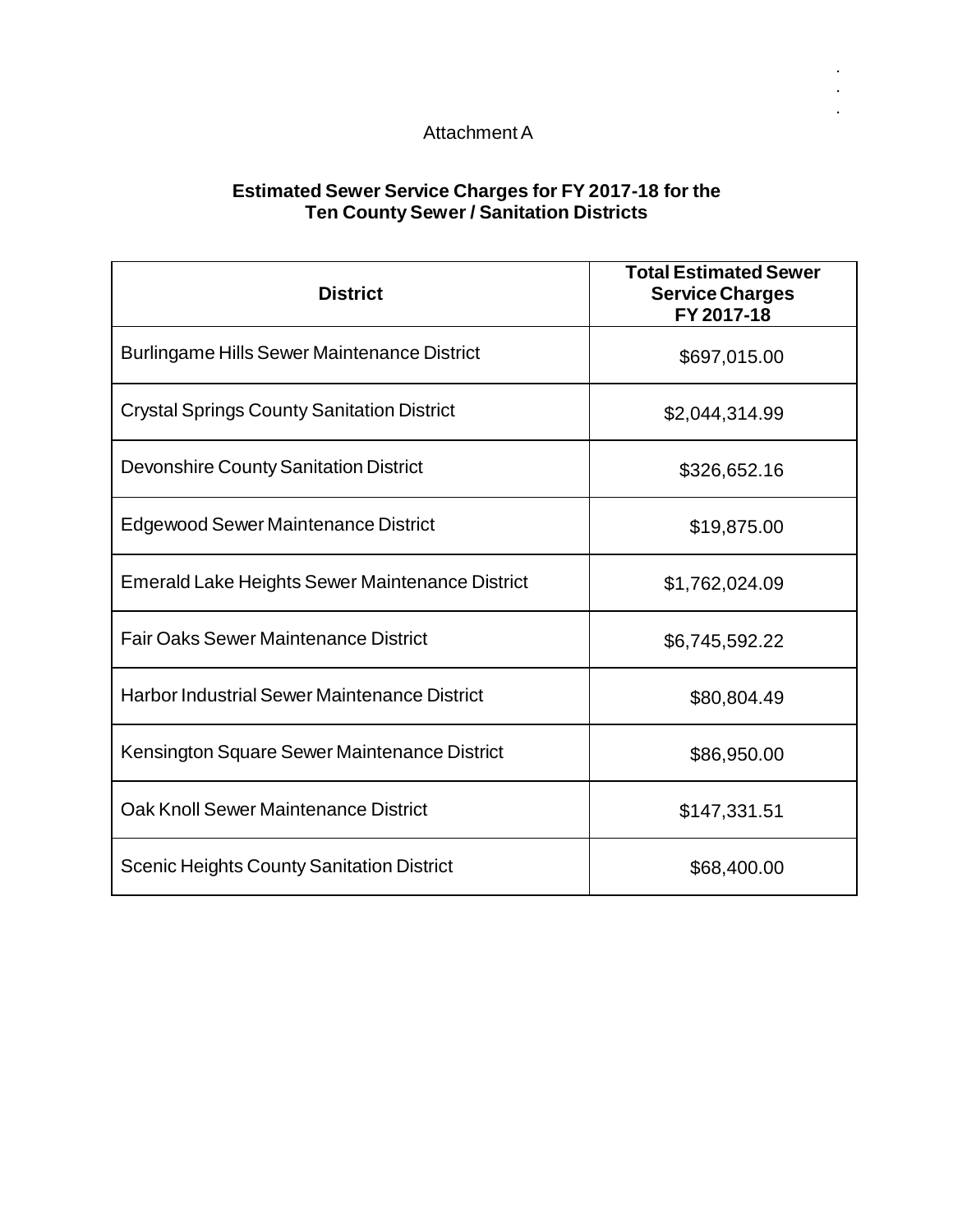## **RESOLUTION NO. 075343**

#### **BOARD OF SUPERVISORS, COUNTY OF SAN MATEO, STATE OF CALIFORNIA ACTING AS THE GOVERNING BOARD OF THE TEN COUNTY SEWER /SANITATION DISTRICTS**

\* \* \* \* \* \*

#### **RESOLUTION: 1. AUTHORIZING THE IMPOSITION OF SEWER SERVICE CHARGES FOR FY 2017-18; AND 2. DIRECTING THE FILING OF THE FY 2017-18 SEWER SERVICE CHARGES REPORT FOR THE TEN COUNTY SEWER/SANITATION DISTRICTS WITH THE COUNTY CONTROLLER; AND 3. AUTHORIZING THE DIRECTOR OF PUBLIC WORKS TO REFUND ANY OVERCHARGES RESULTING FROM DATA, DATA ENTRY OR COMPUTATION ERRORS**

**RESOLVED,** by the Board of Supervisors of the County of San Mateo, State of

California, acting as the Governing Board of the following County Sewer Maintenance

and Sanitation Districts (Districts):

**Burlingame Hills Sewer Maintenance District; Crystal Springs County Sanitation District; Devonshire County Sanitation District; Edgewood Sewer Maintenance District; Emerald Lake Heights Sewer Maintenance District; Fair Oaks Sewer Maintenance District; Harbor Industrial Sewer Maintenance District; Kensington Square Sewer Maintenance District; Oak Knoll Sewer Maintenance District; Scenic Heights County Sanitation District.**

that

**WHEREAS,** this Board adopted the following sewer service base rates for said

Districts: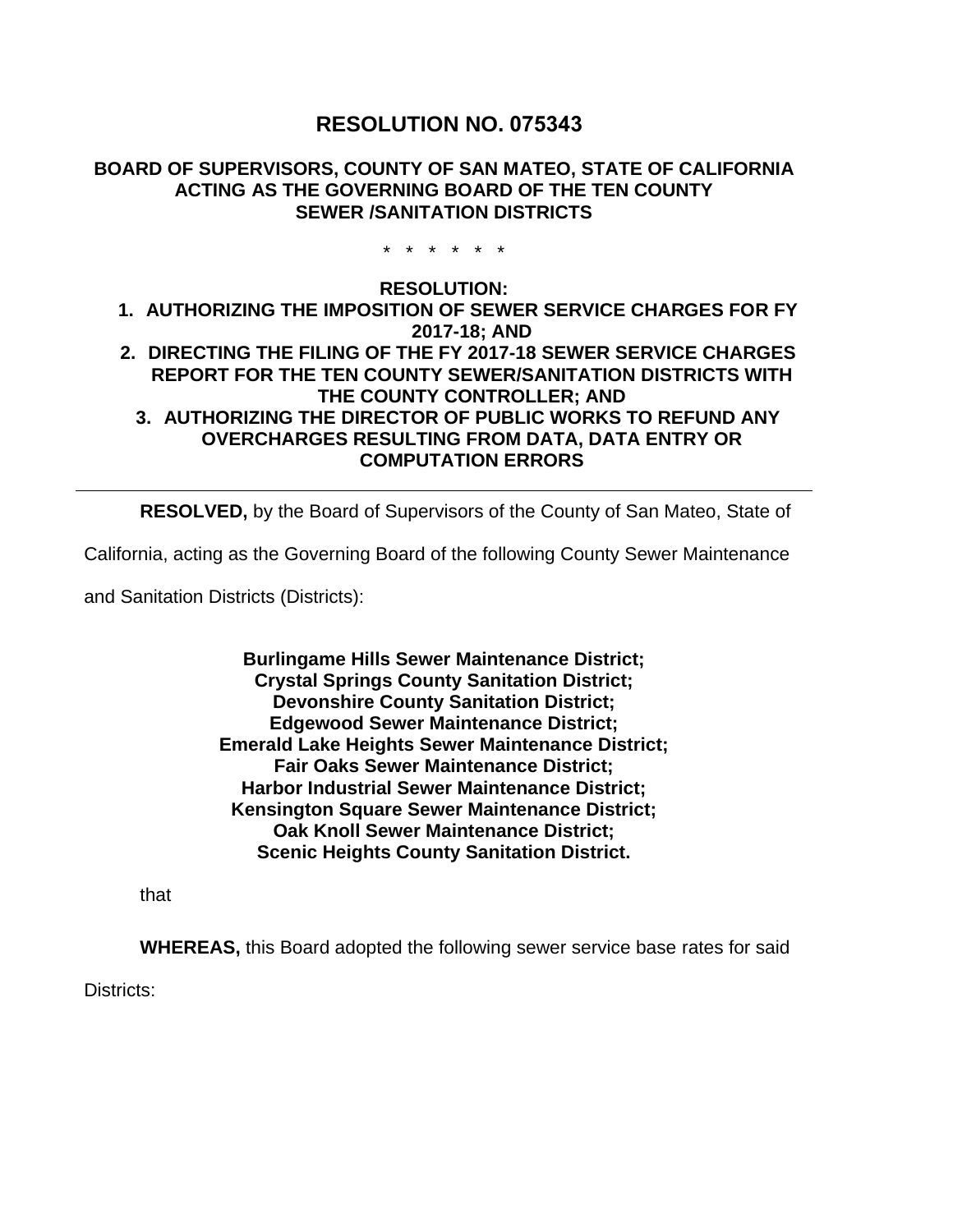| <b>District</b>                               | 2017-18 | 2018-19                                    | 2019-20 |
|-----------------------------------------------|---------|--------------------------------------------|---------|
| <b>Burlingame Hills SMD</b>                   | \$1,595 | Rates to be evaluated during FY<br>2017-18 |         |
| <b>Crystal Springs CSD</b>                    | \$1,350 | Rates to be evaluated during FY<br>2017-18 |         |
| Devonshire CSD                                | \$1,240 | \$1,365                                    | \$1,500 |
| Edgewood SMD                                  | \$1,405 | \$1,490                                    | \$1,580 |
| <b>Emerald Lake Heights</b><br>SMD - Zone 1   | \$1,345 | \$1,415                                    | \$1,490 |
| <b>Emerald Lake Heights</b><br>$SMD - Zone 2$ | \$1,280 | \$1,415                                    | \$1,490 |
| <b>Fair Oaks SMD</b>                          | \$680   | Rates to be evaluated during FY<br>2017-18 |         |
| Harbor Industrial SMD                         | \$410   | Rates to be evaluated during FY<br>2017-18 |         |
| Kensington Square SMD                         | \$1,230 | \$1,290                                    | \$1,350 |
| Oak Knoll SMD                                 | \$1,155 | \$1,270                                    | \$1,395 |
| <b>Scenic Heights CSD</b>                     | \$1,440 | \$1,650                                    | \$1,895 |

and

**WHEREAS**, the Director of Public Works has prepared the Sewer Service Charge Report (Report) described in Sections 5473, *et seq.*, of the Health & Safety Code of the State of California, relating to the collection of sewer service charges on the tax roll based on the sewer service base rates set forth in the June 6, 2017 ordinance; and

**WHEREAS**, a public hearing as required by Sections 5473.1, *et seq.,* of the Health & Safety Code of the State of California was duly held on July 25, 2017, at 9:00 a.m. in the Board of Supervisors' Chambers; and

**WHEREAS,** this Board has heard and considered all objections, protests, and public testimony to said Report at said public hearing and determined that sewer service charges should be imposed for the FY 2017-18.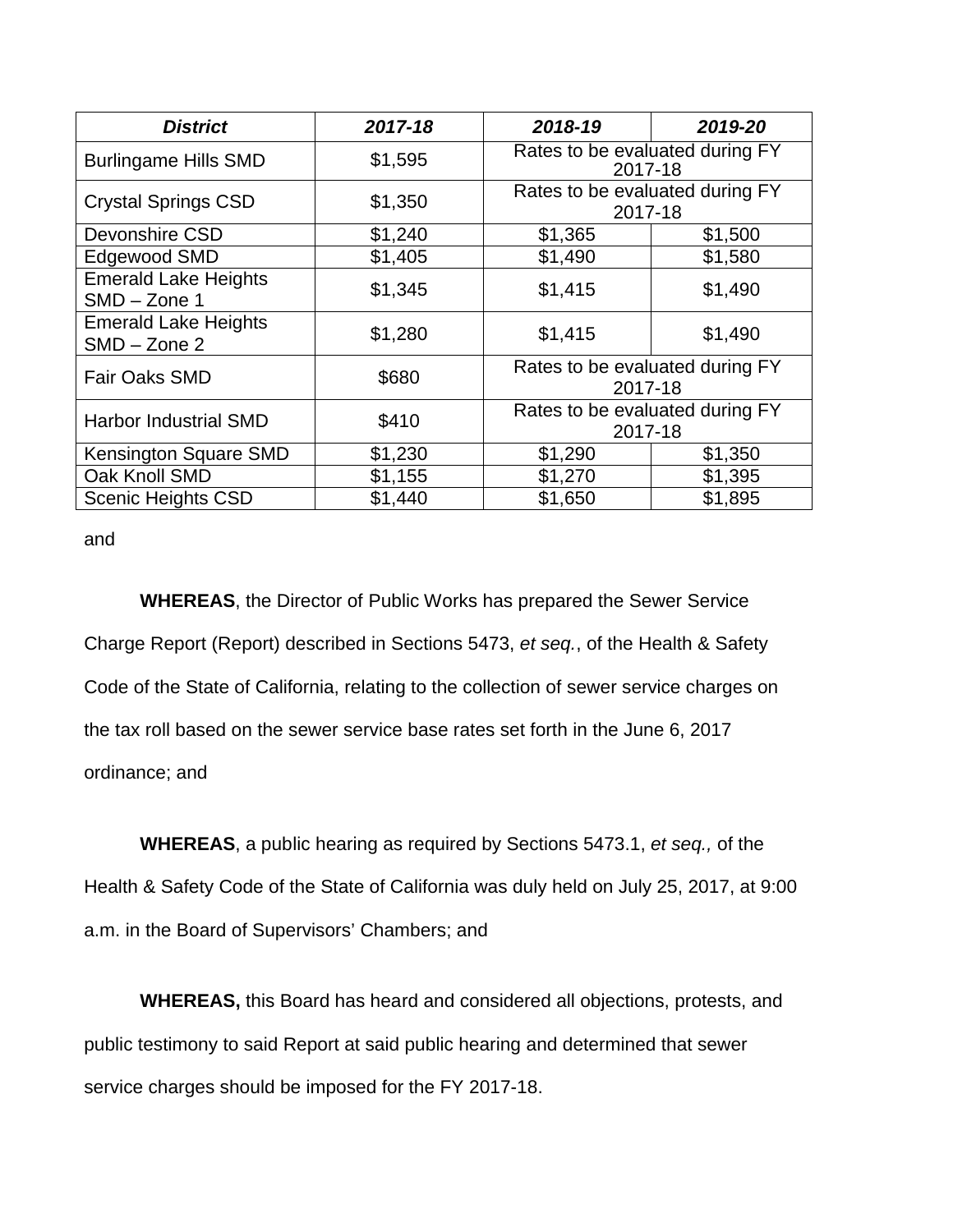## **NOW THEREFORE, IT IS HEREBY DETERMINED AND ORDERED** as

follows:

1. Sewer service charges are hereby imposed on properties within the Districts governed by this Board to be computed on the basis of the provisions of Chapter 4.32 of the San Mateo County Ordinance Code and the following sewer service base rates:

| <b>District</b>                             | FY 2017-18 Sewer Service<br><b>Base Rate Per Equivalent</b><br><b>Residential Unit</b> |
|---------------------------------------------|----------------------------------------------------------------------------------------|
| <b>Burlingame Hills SMD</b>                 | \$1,595                                                                                |
| <b>Crystal Springs CSD</b>                  | \$1,350                                                                                |
| Devonshire CSD                              | \$1,240                                                                                |
| Edgewood SMD                                | \$1,405                                                                                |
| <b>Emerald Lake Heights SMD</b><br>- Zone 1 | \$1,345                                                                                |
| <b>Emerald Lake Heights SMD</b><br>- Zone 2 | \$1,280                                                                                |
| <b>Fair Oaks SMD</b>                        | \$680                                                                                  |
| <b>Harbor Industrial SMD</b>                | \$410                                                                                  |
| Kensington Square SMD                       | \$1,230                                                                                |
| Oak Knoll SMD                               | \$1,155                                                                                |
| <b>Scenic Heights CSD</b>                   | \$1,440                                                                                |

- 2. The charges set forth above shall be, and are hereby declared as the sewer service charges to be levied on each parcel of property within said Districts for the FY 2017-18.
- 3. The Director of Public Works is hereby directed to certify to the Clerk that the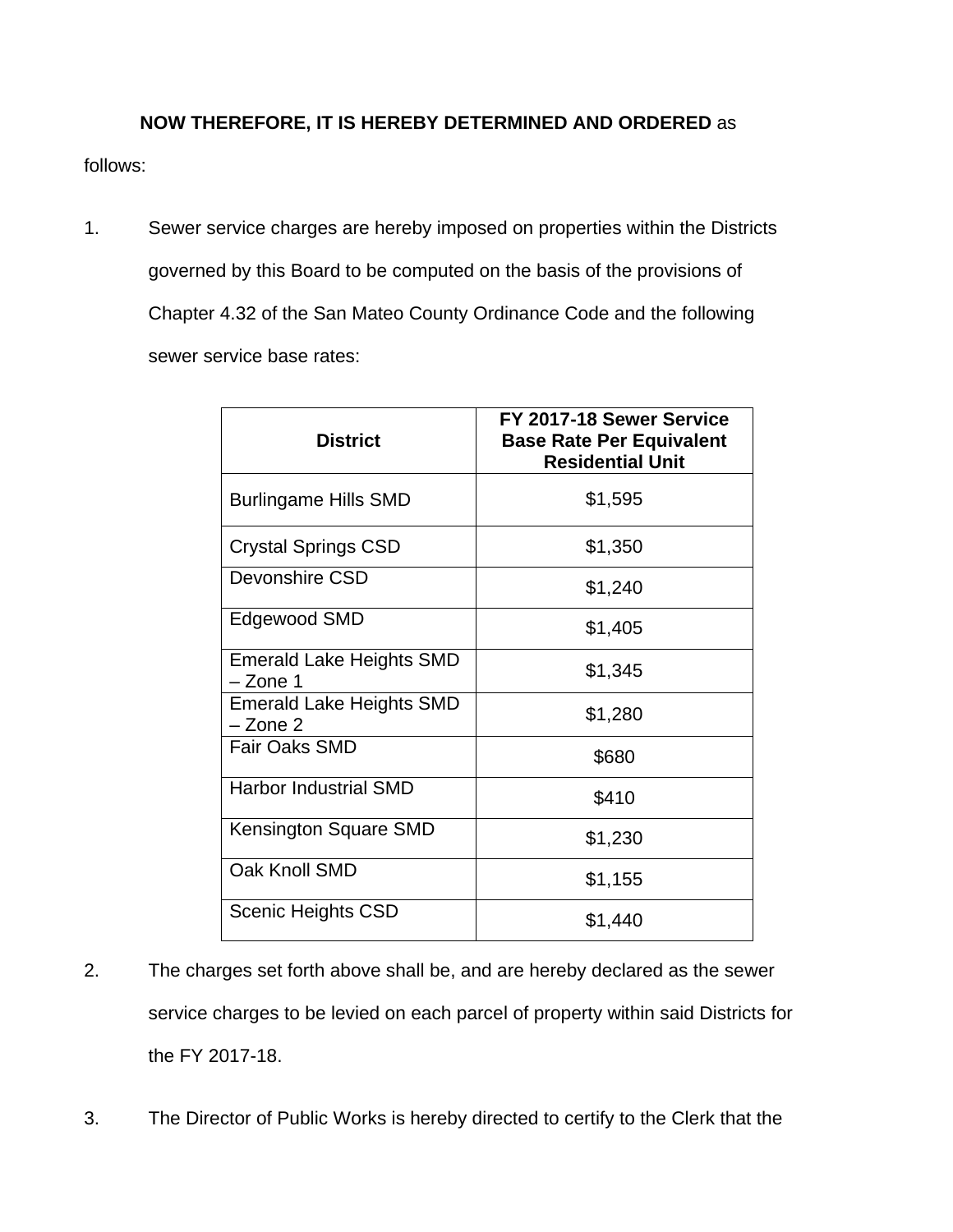charges are based on the base rates adopted by this Board.

- 4. The Director of Public Works is also directed to file with the County Controller an electronic copy of said report and a statement endorsed thereon that the charges as set forth in said electronic copy are the charges as adopted by this Board based on the certification of the Director of Public Works.
- 5. The Director of Public Works is authorized to refund, as appropriate, any overcharge contained in said report to the owner of the parcel so overcharged when the overcharge resulted from data, data entry or computation errors as determined by said Director of Public Works.

**\* \* \* \* \* \***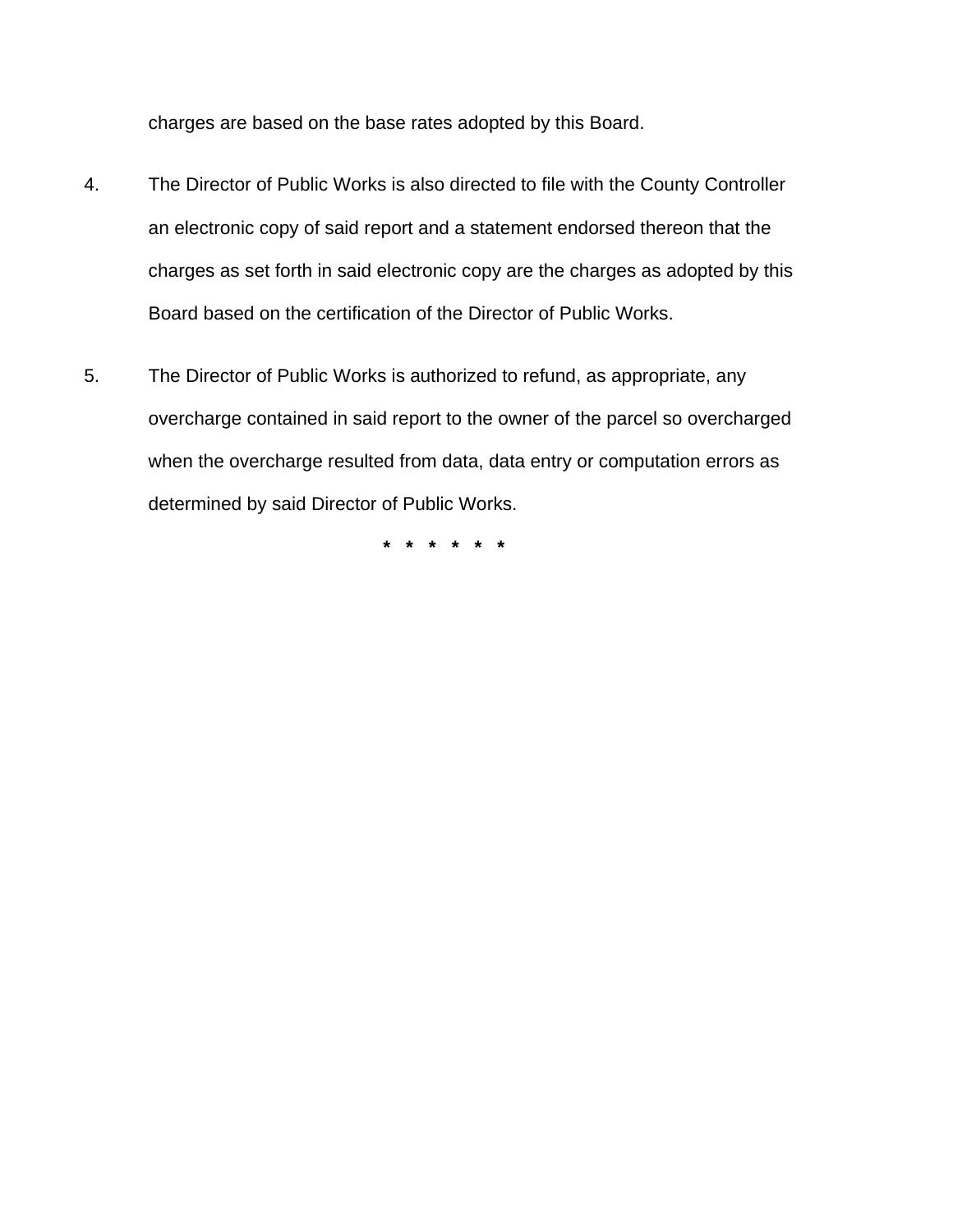#### RESOLUTION NUMBER: 075343

*Regularly passed and adopted this 25th of July, 2017*

*AYES and in favor of said resolution:*

*Supervisors: DAVE PINE CAROLE GROOM DON HORSLEY WARREN SLOCUM DAVID J. CANEPA*

*NOES and against said resolution:*

*Supervisors: NONE*

m Horsley

*President, Board of Supervisors County of San Mateo State of California*

#### *Certificate of Delivery*

*I certify that a copy of the original resolution filed in the Office of the Clerk of the Board of Supervisors of San Mateo County has been delivered to the President of the Board of Supervisors.*

 $>$  Stureway

 *Deputy Clerk of the Board of Supervisors*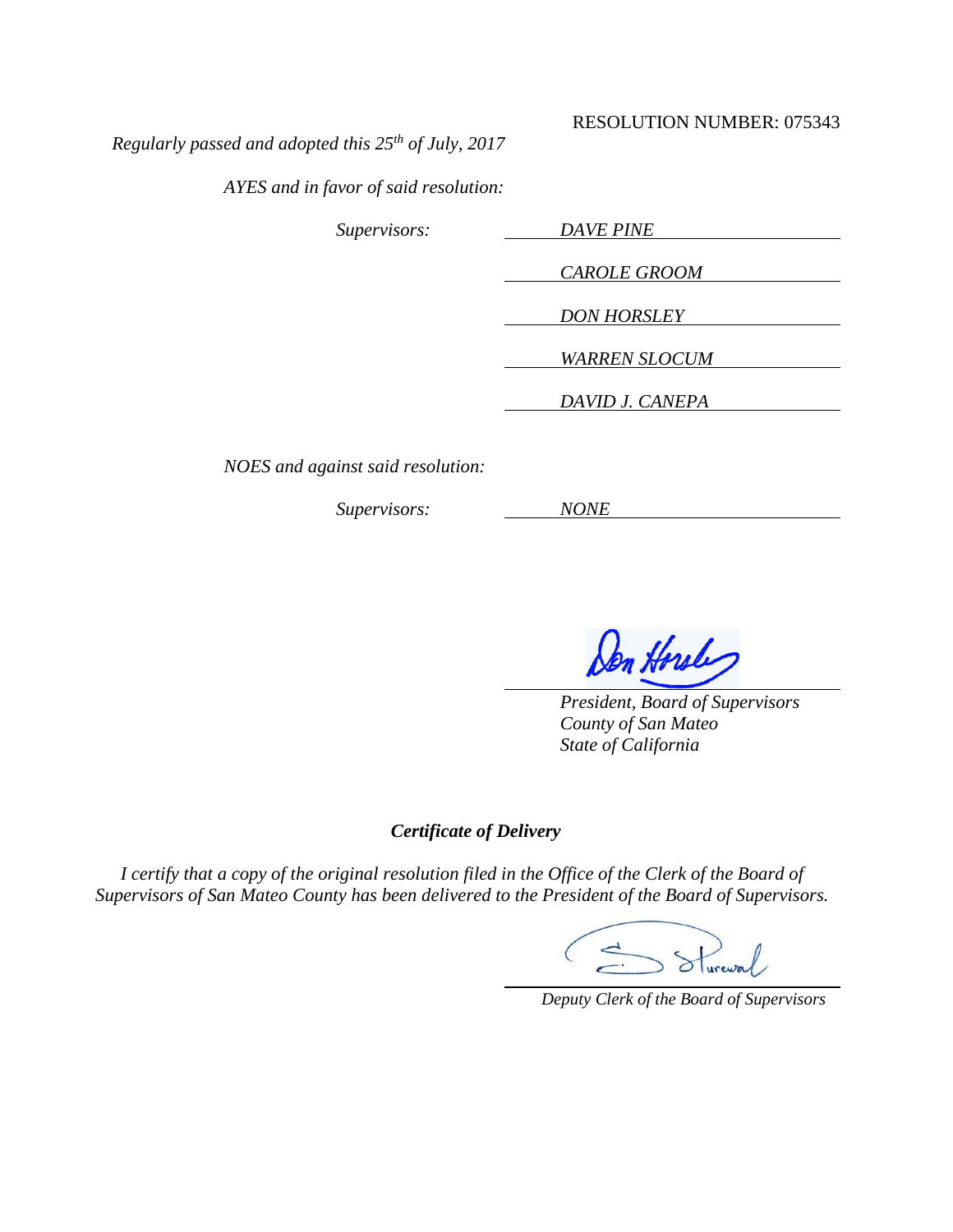# **ORDINANCE NO. 4780 BOARD OF SUPERVISORS, COUNTY OF SAN MATEO, STATE OF CALIFORNIA ACTING AS THE GOVERNING BOARD OF THE TEN COUNTY SEWER MAINTENANCE/SANITATION DISTRICTS**

**\* \* \* \* \* \***

### **AN ORDINANCE TO AMEND SECTION 4.32.020 OF CHAPTER 4.32 OF TITLE 4, OF THE SAN MATEO COUNTY ORDINANCE CODE, SETTING SEWER SERVICE RATES FOR FISCAL YEARS 2017-18 THROUGH 2019-20 FOR SIX (6) DISTRICTS, SETTING SEWER SERVICE RATES FOR FISCAL YEAR 2017-18 FOR THE FAIR OAKS SEWER MAINTENANCE DISTRICT AND THE HARBOR INDUSTRIAL SEWER MAINTENANCE DISTRICT, AND SETTING THE FY 2017-18 SEWER SERVICE RATES AT THE SAME LEVELS AS THE FY 2016-17 RATES FOR THE BURLINGAME HILLS SEWER MAINTENANCE DISTRICT AND THE CRYSTAL SPRINGS COUNTY SANITATION DISTRICT**

The Board of Supervisors of the County of San Mateo, State of California,

**ORDAINS** as follows:

**SECTION 1.** Chapter 4.32 of Title 4, Sanitation and Health, of the San Mateo County

Ordinance Code is hereby amended to read as follows:

Section 4.32.020 RATES. Sewer Service Charges are hereby prescribed

for each residential unit or residential unit equivalent per connection to

each district's sanitary sewerage system, per year or portion thereof, as

follows:

| <b>District</b>             | 2017-18 | 2018-19 | 2019-20                                    |
|-----------------------------|---------|---------|--------------------------------------------|
| <b>Burlingame Hills SMD</b> | \$1,595 |         | Rates to be evaluated<br>during FY 2017-18 |
| <b>Crystal Springs CSD</b>  | \$1,350 |         | Rates to be evaluated<br>during FY 2017-18 |
| <b>District</b>             | 2017-18 | 2018-19 | 2019-20                                    |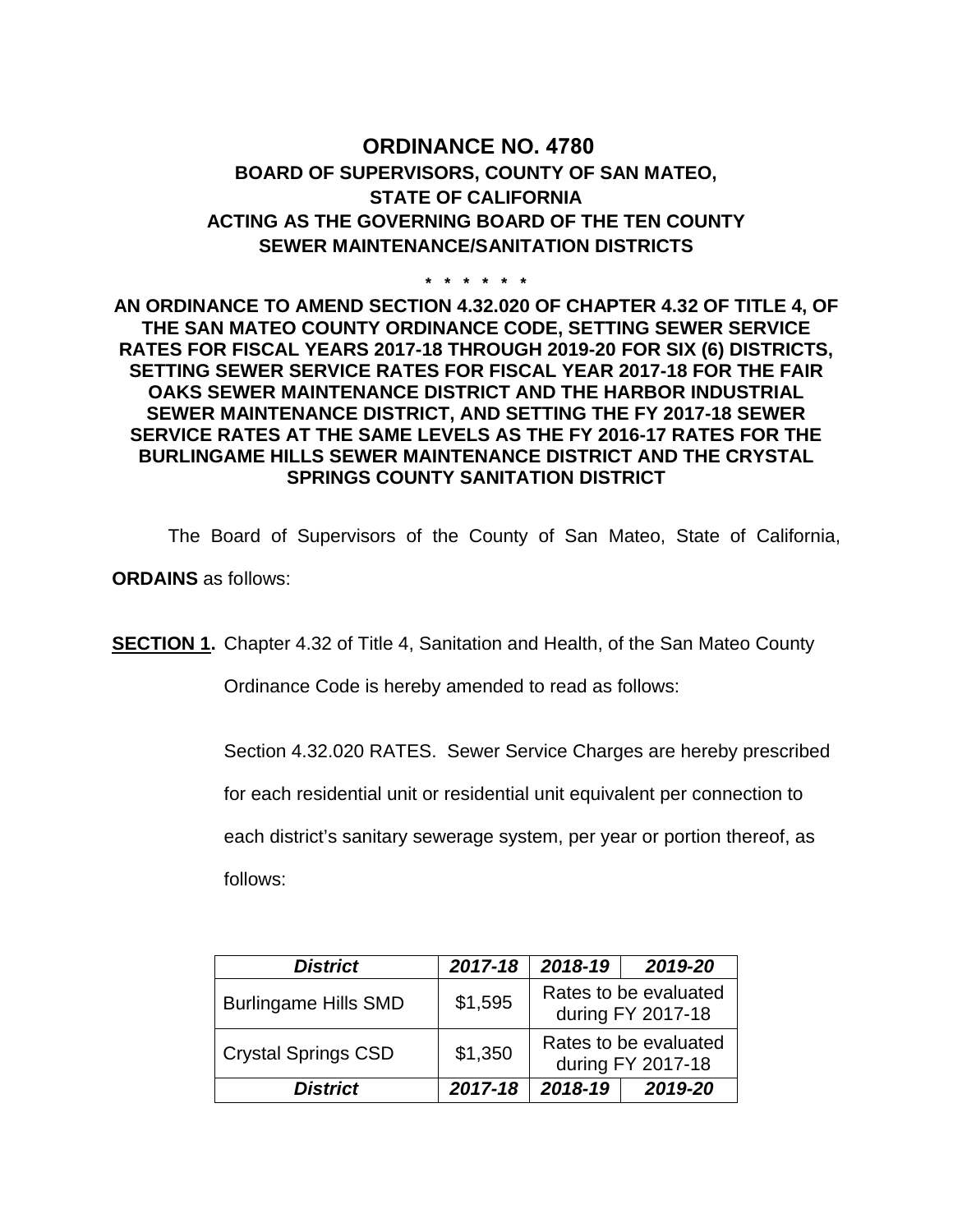| Devonshire CSD                                | \$1,240 | \$1,365                                    | \$1,500                                    |
|-----------------------------------------------|---------|--------------------------------------------|--------------------------------------------|
| Edgewood SMD                                  | \$1,405 | \$1,490                                    | \$1,580                                    |
| <b>Emerald Lake Heights</b><br>$SMD - Zone 1$ | \$1,345 | \$1,415                                    | \$1,490                                    |
| <b>Emerald Lake Heights</b><br>$SMD - Zone$ 2 | \$1,280 | \$1,415                                    | \$1,490                                    |
| <b>Fair Oaks SMD</b>                          | \$680   |                                            | Rates to be evaluated<br>during FY 2017-18 |
| <b>Harbor Industrial SMD</b>                  | \$410   | Rates to be evaluated<br>during FY 2017-18 |                                            |
| Kensington Square SMD                         | \$1,230 | \$1,290                                    | \$1,350                                    |
| Oak Knoll SMD                                 | \$1,155 | \$1,270                                    | \$1,395                                    |
| <b>Scenic Heights CSD</b>                     | \$1,440 | \$1,650                                    | \$1,895                                    |

**SECTION 2. This Ordinance shall be in full force and effect 30 days after its adoption.**

**\* \* \* \* \* \***